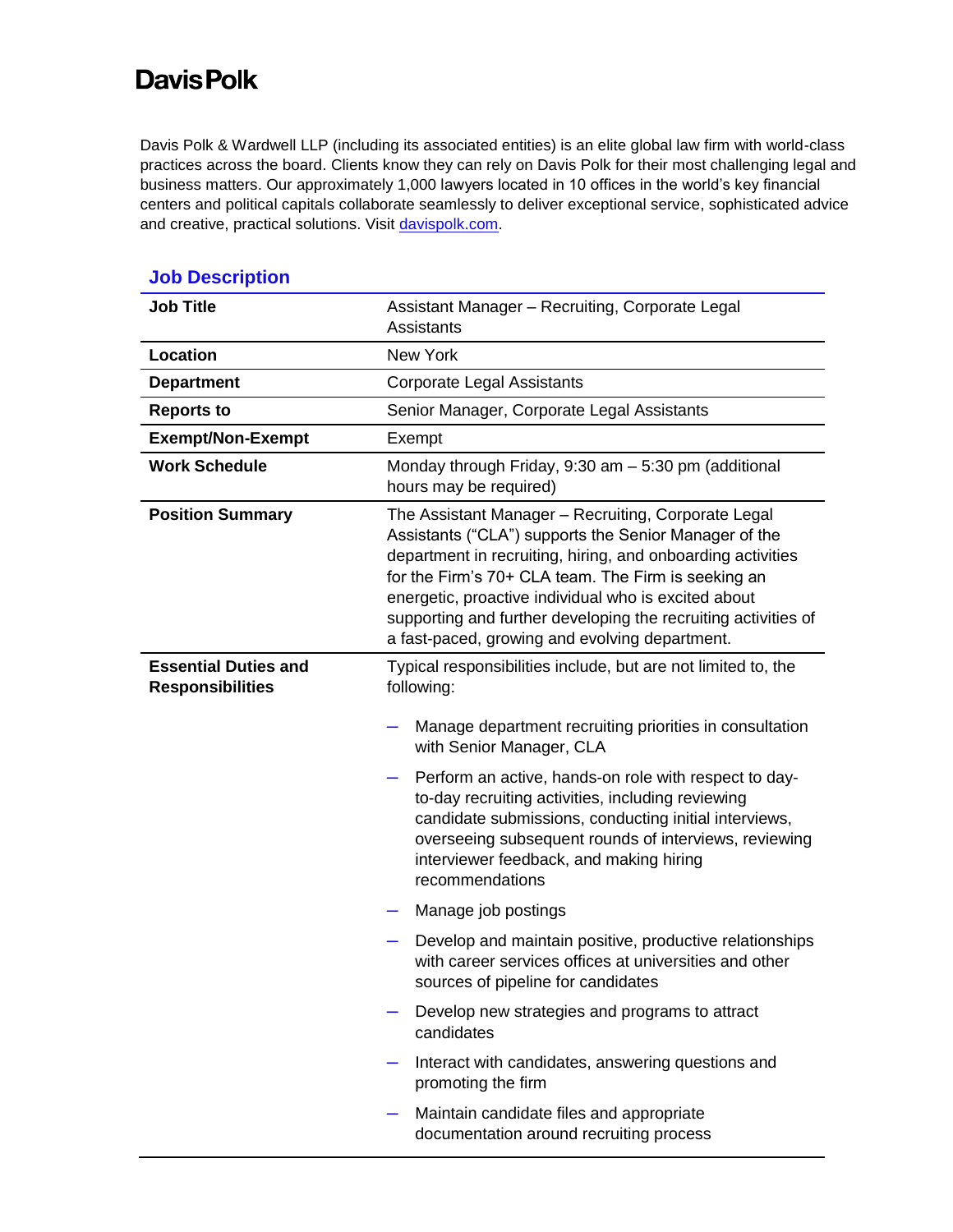## **DavisPolk**

|                                                       | Assist Human Resources with completion of hiring<br>process, including the administration of the firm's<br>background and conflict check process                                                        |
|-------------------------------------------------------|---------------------------------------------------------------------------------------------------------------------------------------------------------------------------------------------------------|
|                                                       | Partner with Human Resources to develop and<br>administer onboarding, orientation, and initial training<br>of new hires                                                                                 |
|                                                       | Maintain knowledge of and comply with firm policies                                                                                                                                                     |
|                                                       | Attend ongoing in-house managerial training seminars                                                                                                                                                    |
|                                                       | Keep abreast of latest developments in the paralegal<br>industry through such organizations as IPMA<br>(International Paralegal Manager's Association) and<br>ALA (Association of Legal Administrators) |
|                                                       | Foster and maintain a positive working relationship with<br>Attorneys, Senior Manager - CLA, Coordinators, CLA<br>team, and colleagues in other departments                                             |
|                                                       | Assist with departmental and firm initiatives as<br>requested                                                                                                                                           |
| <b>Qualifications/Position</b><br><b>Requirements</b> | Sincere interest in supporting the recruiting needs of a<br>growing organization                                                                                                                        |
|                                                       | Strong interpersonal and leadership skills                                                                                                                                                              |
|                                                       | Excellent organizational skills and attention to detail                                                                                                                                                 |
|                                                       | Ability to thrive in a fast-paced environment and to<br>balance competing priorities                                                                                                                    |
|                                                       | Excellent written and verbal communication skills                                                                                                                                                       |
|                                                       | Creativity, strong problem-solving skills and sound<br>judgment                                                                                                                                         |
|                                                       | Must be able to work collaboratively with lawyers and<br>staff, demonstrating strong teamwork and a positive<br>and proactive attitude                                                                  |
|                                                       | Proficient in MS Office applications and other software<br>as needed                                                                                                                                    |
|                                                       | Ensure confidentiality of the firm's and clients'<br>documentation and information                                                                                                                      |
| <b>Education and/or</b>                               | Four year college degree required                                                                                                                                                                       |
| <b>Experience</b>                                     | Prior personnel management, recruiting, or HR<br>experience preferred                                                                                                                                   |
|                                                       | Recruiting and/or HR experience is a plus                                                                                                                                                               |
| <b>Compensation</b>                                   | Commensurate with experience                                                                                                                                                                            |